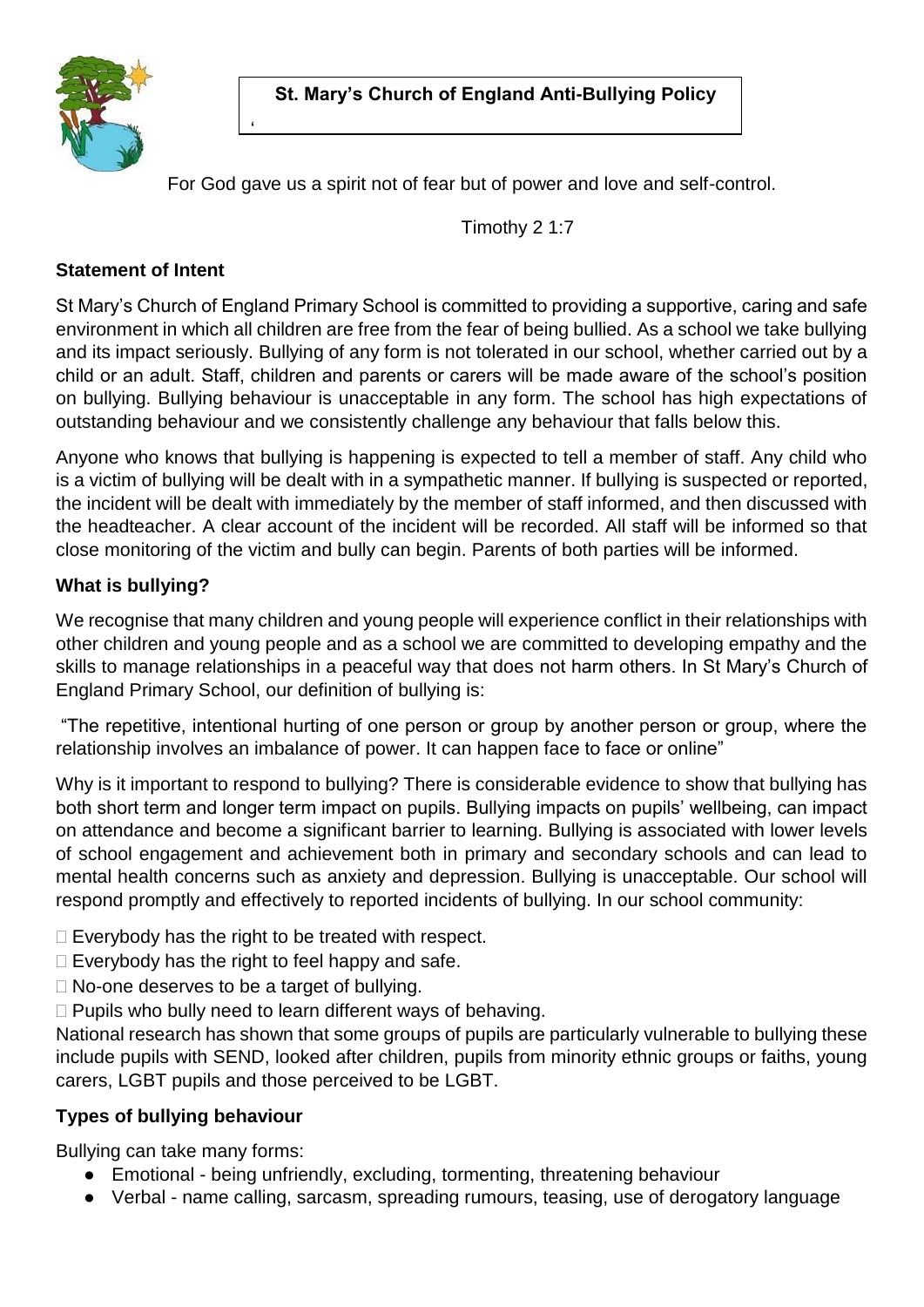- Physical pushing, kicking, hitting, punching or any use of violence  $\Box$  Extortion demanding money/goods with threats
- Online use of social media, messaging and calls. Misuse of associated technology e.g photos and videos.
- threats by text message, email misuse, social media
- Cyberbullying is bullying that takes place over digital devices like mobile phones, computers, and tablets. Cyberbullying can occur through SMS, Text, and apps, or online in social media, forums
- Cyberbullying includes sending, posting, or sharing negative, harmful, false, or mean content about someone else. It can include sharing personal or private information about someone else causing embarrassment or humiliation. Some cyberbullying crosses the line into unlawful or criminal behavior**.**
- Racist racial taunts, graffiti, gestures

□ Sexual - unwanted physical contact, sexually abusive comments □ Homophobic or biphobic bullying because of sexuality or perceived sexuality

 $\Box$  Transphobic – because of gender identity or perceived gender identity

# **Preventing Bullying**

We foster a clear understanding that bullying, in any form, is unacceptable. We believe that preventing bullying is the responsibility of our whole school community and when there are incidents of bullying we will work together to deal with the situation and to learn from what has happened. In our school we do this by:

 $\Box$  Involving the school community in developing our policy.

 $\Box$  Using assemblies and time in class to ensure that pupils understand the differences between relational conflict and bullying.

□ Building a positive ethos based on respecting and celebrating all types of difference in our school.

 $\Box$  Creating a safe and happy environment, with consequent positive relationships that have an impact on learning and achievement.

 $\Box$  Having a positive ethos that all pupils, staff and parents understand.

□ Work in school which develops empathy, social skills and emotional understanding e.g. PSHE, social and emotional learning programmes, and junior partners.

 $\Box$  Secure the safety of the target of bullying Take actions to stop the bullying from happening again

# **Action**

□ Think about any safeguarding concern and report concerns to Designated Safeguarding Lead.

 $\Box$  Provide assurances to child that concerns have been listened to and action will be taken.

 $\Box$  Consider who else is involved and what roles they have taken.

 $\Box$  Send clear message that the bullying must stop.

 $\Box$  Work with both parties to find solutions. Identify the most effective way of preventing reoccurrence and any consequences.

 $\Box$  Reflect and learn from bullying episodes –consider what needs to happen next to prevent future bullying e.g. PSHE, training etc.

 $\Box$  Raising awareness of online bullying through regular e-safety lessons.

□ Adopting a social model approach to bullying. Diversity is valued and everyone is included in our school.

 $\Box$  Focussed work with individuals and groups of pupils where required to support understanding and development of social skills e.g. social skills groups, ELSA (Emotional Literacy Support Assistant).

 $\Box$  Ensuring playground and midday staff are trained and we have a range of activities at lunchtime to promote positive play.